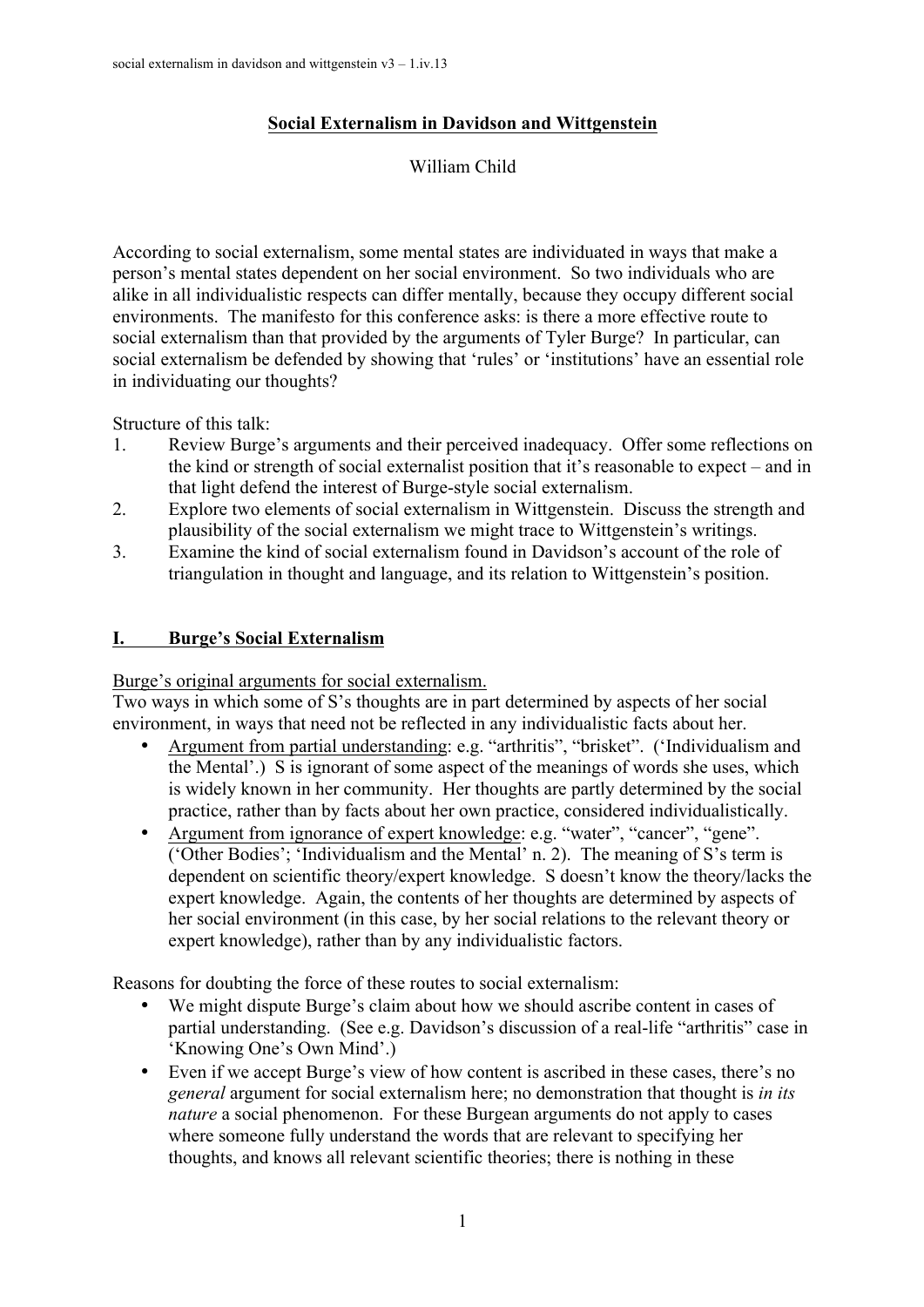arguments to show that the contents of a person's thoughts in such a case are determined by anything other than individualistic factors.

Burge's argument from non-standard theorising.

- Aim: to show that thoughts can be determined by social factors even in cases where I make no errors about the conventional, communal usage of the relevant words, and where there is no relevant specialist knowledge of which I am ignorant. (See 'Intellectual Norms and Foundations of Mind', 'Wherein is Language Social?')
- Applies to a wide range of words that are typically acquired by reference to examples, and which can be applied on the basis of perception: e.g. "sofa" – and most artefact kinds ("knife", "rope", "watch"); natural-kind notions; concepts of ordinary objects that are not natural kinds ("earth", "mountain", "bread"); notions associated with ordinary verbs ("to eat", "to sing", "to sleep")
- It's part of the conventional, socially-determined meaning of "sofa" that sofas are bits of furniture made for sitting. There's social consensus on a wide range of things to which the word "sofa" applies. I know the socially-determined meaning. I agree with others about which things are sofas. But I have a bizarre, false theory about sofas: I think that sofas are works of art or religious artefacts, and that the widespread view that sofas are furniture made for sitting on is a misapprehension.
- Burge's view: despite my bizarre theory, my thoughts still have the content *sofa*; and it's part of that content that sofas are pieces of furniture made for sitting. So the content of these thoughts is not exhaustively determined by individualistic factors. It is in part determined by the actual nature of the things to which I'm related by the social practices in which I participate. In fixing the meanings of words, and the contents of the thoughts we express when we use those words, a pattern of perceptually-based applications is more important than any explications we are inclined to give. Meaning and content are articulated by a process of reflection on the character of the things to which we apply the word; and other people are often better placed than I am to explicate my words and concepts. Such cases, Burge thinks, are very widespread.

[See also Williamson's similar cases.]

Reasons for doubting the force of this route to social externalism.

- As before, might dispute Burge's claims about how we should ascribe content in such cases.
- As before, even if we accept Burge's view about how content is to be ascribed in these cases, we might doubt the strength or significance of the conclusion they establish. The most these arguments show is that in many cases an individual's thoughts *do in fact* depend on her social environment. But they don't show that thought is *in principle* a social phenomenon: that the contents of thought *essentially* depend on social practices.
- Suppose we think that language and thought are not essentially dependent on social practices. That is consistent with accepting that such dependence is in fact very common; indeed, that it is absolutely pervasive. There at least three reasons why we do standardly use words with socially-determined meanings:
	- ! Pragmatic reason: we want to be understood; and the best way of being understood is to use words with same meanings that other people give to the same words. (See Davidson KOOM 28, esp. n 17; SP 116)
	- **•** Deferring to a social practice allows us to use words in ways that depend on bodies of special knowledge that we don't have ourselves. That does not just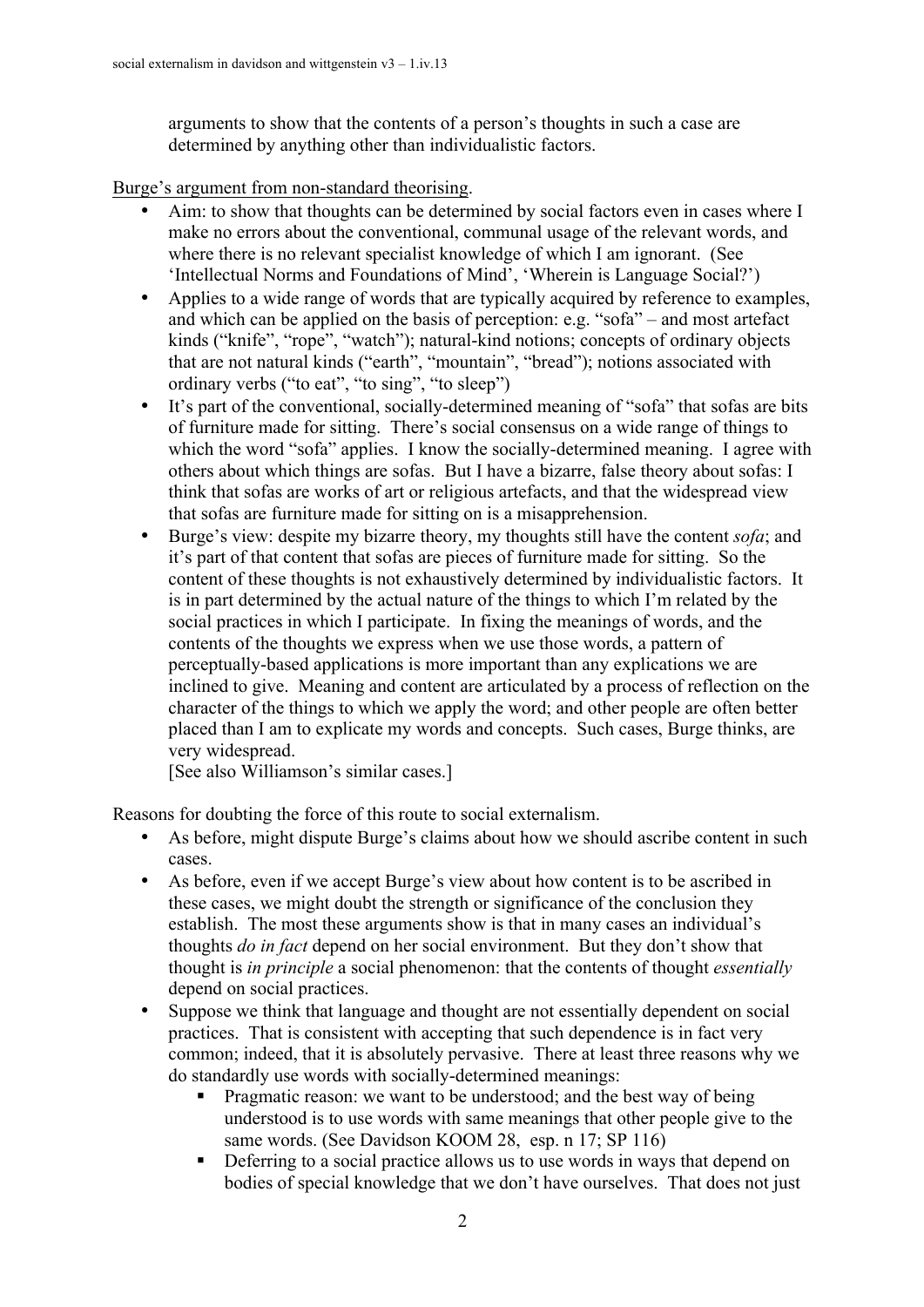involve scientific terms. It extends to words in many other areas: e.g. the semi-technical special vocabularies of sport, accountancy, law, and so on.

- It allows us to use words for kinds of thing  $-$  for example, kinds of animal or plant – that we have not encountered ourselves.
- But, to repeat, none of these points shows that language, or thought, is essentially social.

#### A defence of the significance of Burge's social externalism

- Burge never intended to show that thought and language are *in their nature* social. i. See the explicit statements in WLS: 275; 288; 289
	- Language is social in that interaction with other persons is psychologically necessary to learn language. Some philosophers have made the further claim that there is some conceptually necessary relation between learning or having a language and being in a community. I do not accept this view. I assume only that it is a psychologically important fact that we cannot learn language alone. (WLS 275)
	- ! It is metaphysically possible for an individual to learn his idiolect in isolation from a community. But . . . in learning words, individuals normally look to others to help set standards for determining the range of legitimate examples and the sort of background information used in explicating a word or concept. I believe that this is a psychological necessity for human beings. (WLS 288)
	- ii. And note the modesty of his formulations:
		- **"** "Since fixing examples or more broadly, referents that partly determine an individual's concept or translational meaning is *sometimes* dependent on the activity of others with whom he interacts, the individuation of an individual's concepts or translational meanings is *sometimes* dependent on his interaction with others" (WLS 288)
		- ! "The individuation of our concepts and meanings is *sometimes* dependent on the activity of others from whom we learn our words and on whom we depend for access to the referents of our words." (WLS 290)
- Independently of Burge, we can in any case ask whether the success of the case for social externalism depends on showing that thought is essentially social. Suppose we have succeeded in showing that the dependence of thought on social context is extremely pervasive: the contents of practically all thoughts of every actual thinker depend on the thinker's social environment. Whether or not that establishes the social externalist's case depends on what she is trying to show. There are at least two possibilities:
	- i. The social externalist may be trying to show that thought is in its nature a social phenomenon. In that case, Burge's arguments are insufficient.
	- ii. On the other hand, she may have a more modest aim. She may simply want to establish that thought is not in its nature a wholly asocial phenomenon: that it is not true that thoughts can always be individuated by reference to individualistic features of the thinker, together with features of her non-social environment. That is a substantial thesis: it contradicts a long tradition in philosophy, going back at least to Descartes. But in order to establish this more modest thesis, we do not have to show that no thoughts could ever be individuated without reference to the thinker's social environment. (We could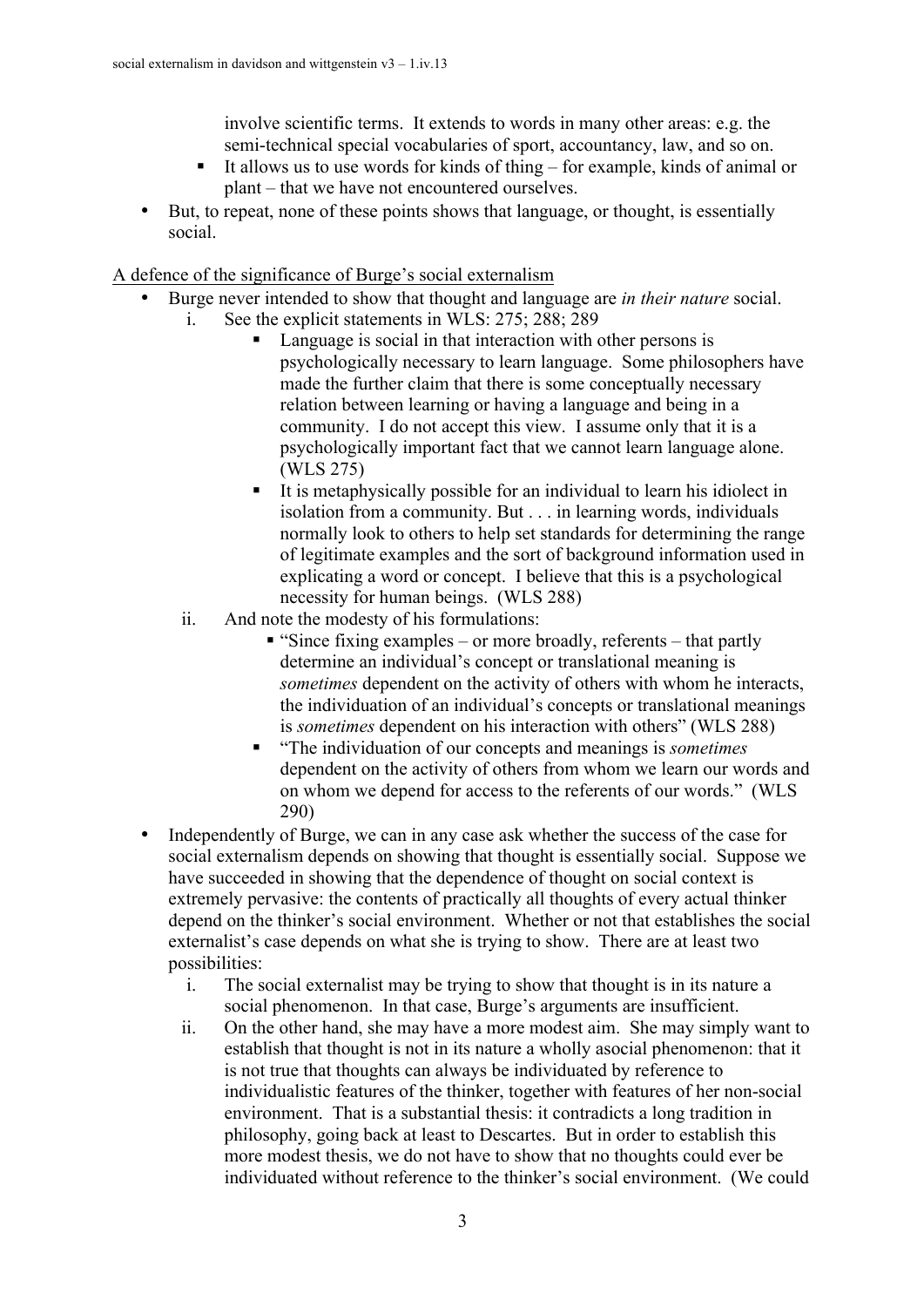allow, for example, that someone's ability to have the thought 'I'm thinking' need not depend on any social factors.) We only have to show that it is *possible* for a person to have thoughts whose individuation *does* depend on her social environment. It seems clear that Burge himself is trying to establish only this weaker thesis. And that is, as I have said, a worthwhile philosophical thesis.

### **II. Wittgenstein and Social Externalism**

Are there arguments in Wittgenstein that would establish a form of social externalism that is stronger than Burge's: arguments that would establish that thought is *essentially* social; that thought essentially depends on social practices or social institutions?

#### 1. Some examples of social externalist thinking in Wittgenstein:

Examples illustrating the dependence of thought on a social environment – often with a similar structure to the twin-earth cases familiar from Putnam and Burge. Imagine two people with the same behavioural dispositions, same phenomenology etc., but in different contexts. It's obvious that they'd have different intentional states – in virtue of participation in different social practices and institutions. (e.g. PI §584: hoping that NN will come and bring me some money. RFM VI-34: a two-minute-man doing exactly what a mathematician in England is doing, who is doing a calculation; ought we to say that this two-minute-man is calculating?)

But what if any lines of thought can we find in Wittgenstein to support the idea that thought is essentially social? (Some would say that, given Wittgenstein's anti-essentialism, it's wrong to expect to find a Wittgensteinian argument to the effect that something is *essential* for thought. I disagree. Cf. Wittgenstein on the essential features of an expression. (e.g. PPF §7 (PI II ii p. 175))

2. First suggestion: Wittgenstein thinks that intention requires the existence of a custom, an institution, a practice, a technique.

"'But that is just what is remarkable about *intention*, about the mental process, that the existence of a custom, of a technique, is not necessary to it. That, for example, it is imaginable that two people should play a game of chess, or even only the beginning of a game of chess, in a world in which otherwise no games existed – and then be interrupted.'

But isn't chess defined by its rules? And how are these rules present in the mind of someone who intends to play chess?" (PI §205)

"An intention is embedded in a setting, in human customs and institutions. If the technique of the game of chess did not exist, I could not intend to play a game of chess." (PI §337; see also PI §197)

• What makes it the case that I intend to play chess? It can't be anything *static*: a sensation; a set of words (either written or visualized); a picture (either an actual picture on paper or a mental picture); etc. For anything of that sort is consistent with my having numerous different intentions, or no intention at all. So what *does* link the state I'm now in with playing a game of chess? In order to intend to play chess, something is required of me: roughly speaking, some sort of disposition or ability.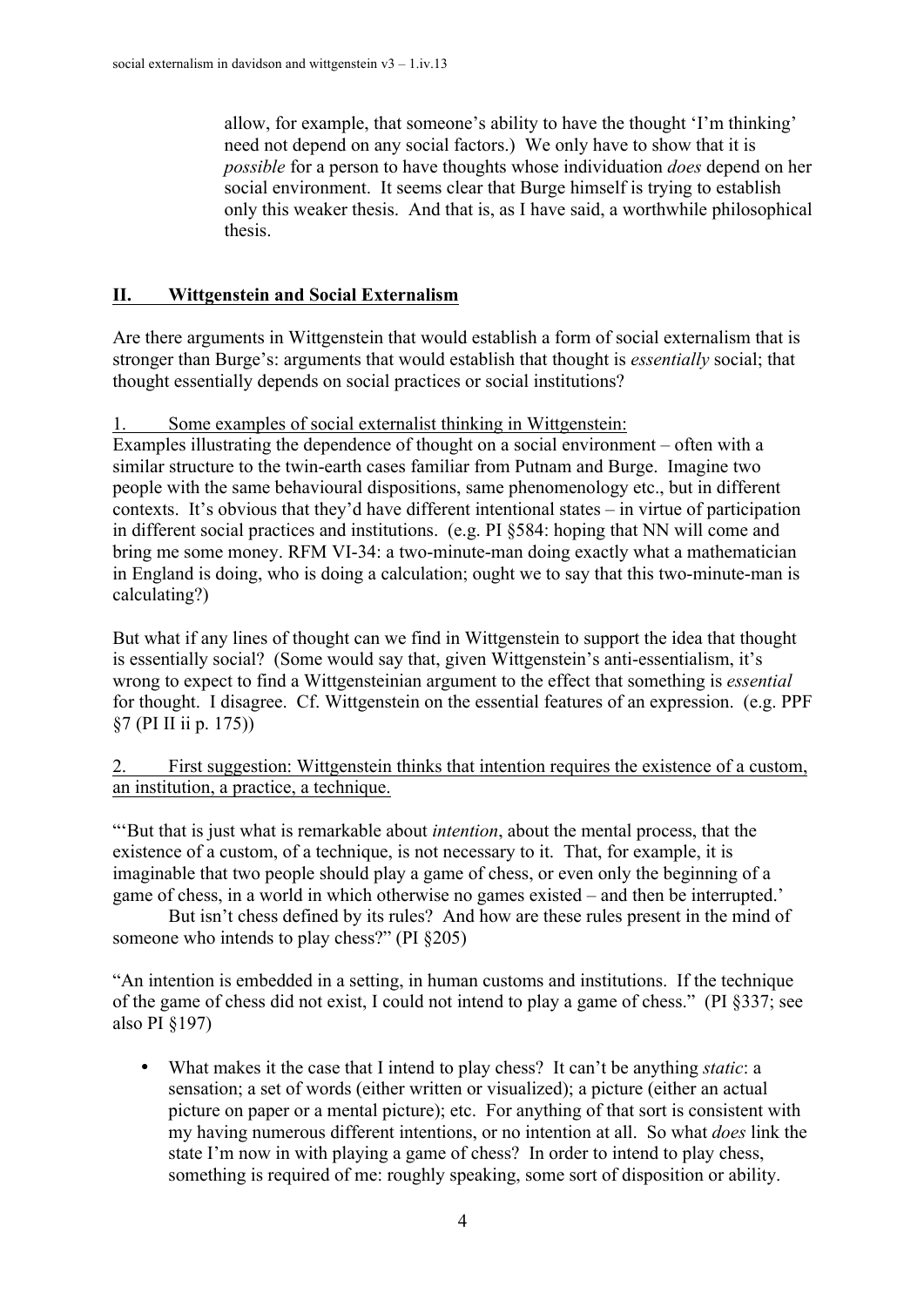But something is also required of my social environment: the actual existence of the practice of playing chess.

"Where is the connection effected between the sense of the words 'Let's play a game of chess' and all the rules of the game? – Well, in the list of rules of the game, in the teaching of it, in the everyday practice of playing. (PI §197)

- Does this line of thought establish that the existence of intentions is *in general* dependent on the existence of a *social* practice?
- A natural thought: We can separate two elements in what Wittgenstein is saying.
	- i. The existence of intention requires something dynamic a practice or a pattern of dispositions – to link my current state to the object of my intention.
	- ii. The existence of some intentions requires the existence of a relevant social practice.

Then we can say the following.

- It is true that someone can only intend to play chess if their social context contains a practice of playing chess. And the same goes for many other intentions. I can only intend to spend  $\epsilon$ 50 if I stand in an appropriate relation to the social practice of using Euros. I can only intend to get a job with SNCF if I stand in an appropriate relation to the social institutions involved in the existence of the SNCF. Perhaps I can only intend to go by a signpost if I stand in an appropriate relation to a social practice of erecting and following signposts (cf PI §198). And so on.
- However, that is a particular feature of the contents of these intentions: they are intentions to do things that essentially involve a social practice or institution. But that is not true for every intention. Consider, say, the intention to drink some water, or the intention to develop a repeated pattern in a particular way. In these cases, too, the existence of the intention requires something dynamic: a disposition, or a practice, or a technique. If I am drawing a decorative pattern, for example, no picture or set of written instructions will suffice to make it the case that I intend to develop the pattern in a particular way. What is needed is a technique of developing the pattern in a particular way; a practice of constructing and developing patterns; an appropriate set of dispositions. So the existence of the intention depends on the existence of a practice or technique. But it does not depend on the existence of a *social* practice or a *shared* technique.
- It is arguable therefore that this line of thought in Wittgenstein gets us no closer than Burge's arguments do to the thesis that a person's thoughts are essentially dependent on her social environment

3. Second suggestion: using a concept requires following a rule for the correct application of that concept; and following a rule is, or involves, a social institution.

"To follow a rule, to make a report, to give an order, to play a game of chess, are *customs* (usages, institutions)." (PI §199)

The core argument that some have found in Wittgenstein:

- In order for someone to use a concept, there must be a distinction between applying the concept correctly and applying it incorrectly.
- If there were only a single individual, applying a 'concept' in isolation, there could be no such distinction. The individual could be disposed to apply her 'concept' in particular cases and withhold it in others. But there would be no standard by which the individual's applications could count as correct or incorrect.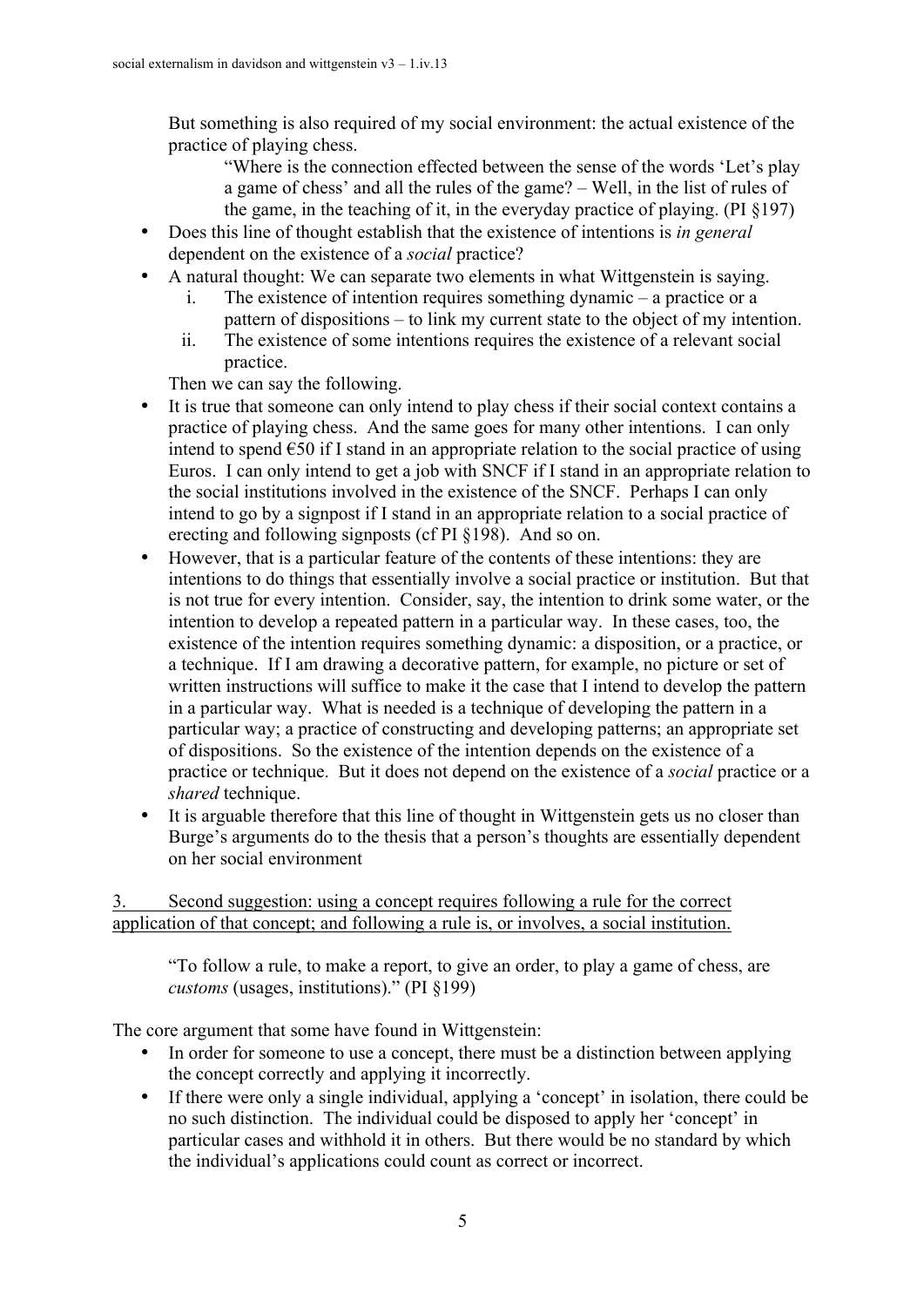- But things are different in a social context: other people's applications of a concept provide a standard with which the individual's applications can be compared, and by reference to which they can count as correct or incorrect.
- So the distinction between applying a concept correctly and applying it incorrectly is possible only in a social context.

What's the evidence for ascribing this view to Wittgenstein? Passages like the following:

> If you have learned a technique of language, and I point to this coat and say to you, 'The tailors now call this colour "Boo"' then you will buy me a coat of this colour, fetch one, etc. The point is that one only has to point to something and say, 'This is so-and-so', and everyone who has been through a certain preliminary training will react in the same way. We could imagine this not to happen. If I just say, 'This is called "Boo"' you might not know what I mean; but in fact you would all of you automatically follow certain rules.

Ought we to say that you would follow the *right* rules? – that you would know *the* meaning of 'boo'? No, clearly not. For which meaning? Are there not 10,000 meanings which 'boo' might now have? – It sounds as if your learning how to use it were different from your knowing its meaning. *But the point is that we all make the SAME use of it.* To know its meaning is to use it *in the same way* as other people do. 'In the right way' means nothing. (LFM 182-3)

That passage is cited by Malcolm to support the view that, for Wittgenstein, rule-following is essentially a social activity ('Wittgenstein on Language and Rules', 171). And it could be read in a way that supports that interpretation.

But it's questionable whether that is the right interpretation.

An alternative reading.

- Wittgenstein isn't a reductionist about meaning, or concepts, or standards of correctness; he is not trying to construct a standard of correctness for the use of the word "boo" from lower-level, non-semantic facts about agreement in the sounds people find it natural to make after they have been given a certain training. Rather, he's taking it for granted that, when the word "boo" is explained to someone in the way he describes, the person will find it natural to understand that word as *meaning* such-and-such; and he is taking it for granted that people will generally agree in what they take the word "boo" to mean.
- The point of the passage from LFM is then this. There are many things we could have taken the word "boo", explained in the way Wittgenstein describes, to mean. We might then ask: what makes it right to understand the word as meaning what we do all take it to mean; what would be wrong with understanding the word in some different way – with taking it to mean something else? Wittgenstein's answer to that question is that there is no such thing as a right or wrong meaning for a word to have. If a word is explained in a particular way, we do all (or most of us) understand it as having a certain meaning. But there is no sense in which that meaning is correct.
- But that point has nothing to do with the idea that the distinction between applying a concept correctly and applying it incorrectly makes sense only in a social context.

Wittgenstein does of course think that an individual can only be applying a concept if there is a distinction between applying the concept correctly and applying it incorrectly. But we can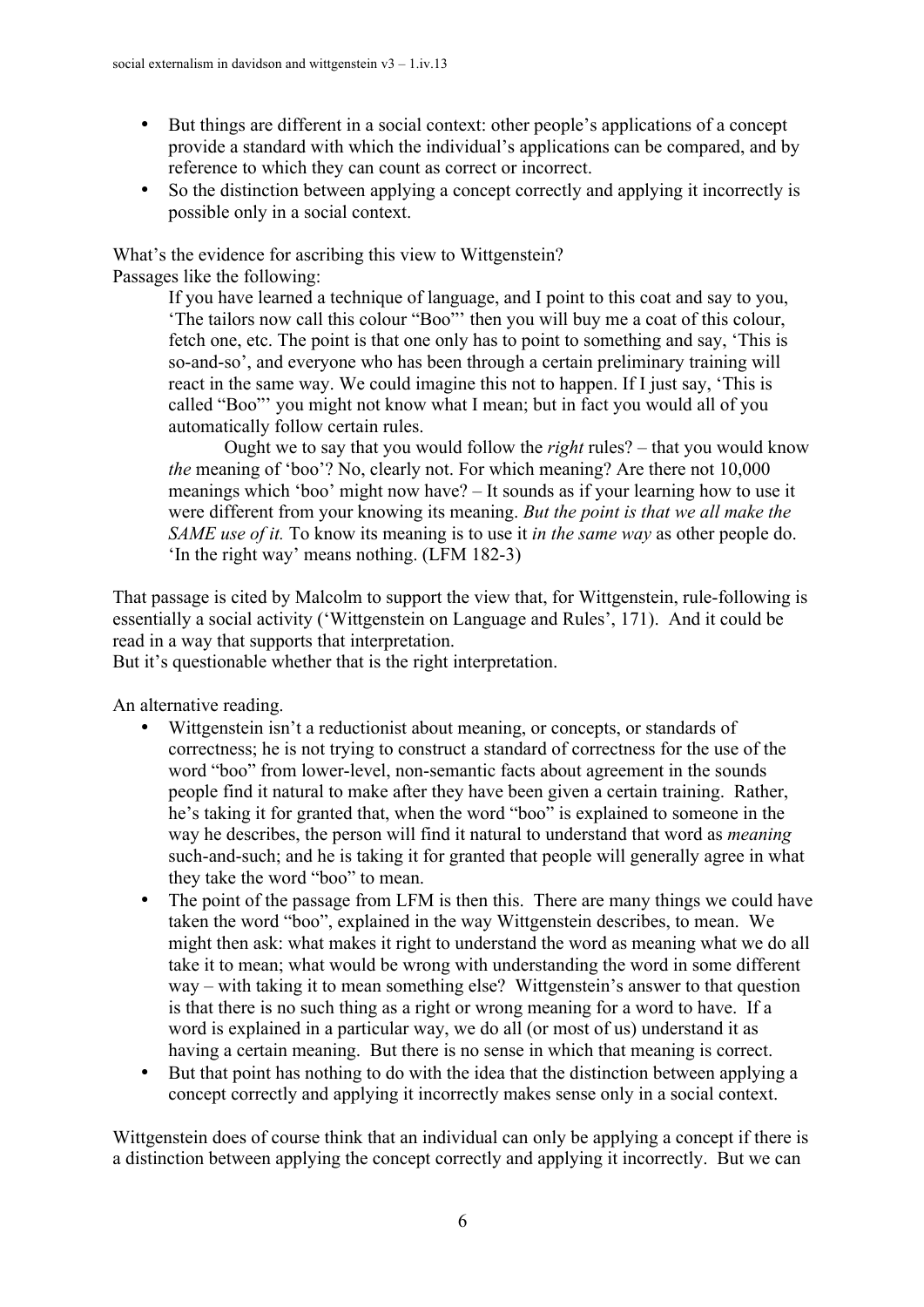allow for that distinction without reference to a social context. An anti-reductionist, or quietist, account would say this:

- What makes it correct for an individual to apply her word 'F' to a particular thing is just this: her word 'F' means *F*; and this thing is F.
- Of course, for an individual to succeed in using her word 'F' to mean *F*, there must be a background of regularities in her behaviour, non-normatively described; that is a condition for the existence of a practice or a technique.<sup>1</sup>
- Maybe it must also be possible for the individual to *find out that* she has misapplied her word.
- But neither of those points requires a social context.

## **III. Davidson and Social Externalism**

1. A note on Davidson's opposition to the idea that meaning something by a word is to be understood in terms of rules, conventions, customs, or institutions.

(See 'Communication and Convention', 'A Nice Derangement of Epitaphs', 'The Second Person', 'The Social Aspect of Language' etc.):

'the concept of following a rule is not quite appropriate to describe meaning something by saying something. . . . it is also questionable whether, even if we agree that the use of a language requires a social setting, we should accept without question the idea that meaning something demands (as opposed to sometimes involving) a convention, custom, or institution' (SP 114).

Davidson's reasons:

- using a word with a meaning isn't appropriately thought of as following a rule; for instance, there's typically no procedure one follows in applying the word
- meanings needn't be shared
- meaning can't be wholly conventional, because of malapropism, linguistic inventiveness, metaphor etc.

Given those points, maybe Davidson position doesn't offer much comfort to the view being explored in this workshop. All the same, he does aim to offer an argument for social externalism that goes further than Burge's: an argument to show that thought is *essentially* a social phenomenon.

### 2. Davidson's Case for The Social Character of Thought: An Overview Davidson's view:

- A creature can only have thoughts and language if it is in communication with other creatures with which it shares an environment.
- Communication between creatures who share a common world plays two essential roles.
	- i. It helps to determine the *contents* of thoughts.
	- ii. And it helps to secure the *objectivity* of thought. (See EE 129).

<sup>&</sup>lt;sup>1</sup> (See RFM VII-26 for a nice example of this combination of non-reductionism and insistence on background regularities. We can't give a non-circular account of 'going according to the rule' in terms of agreement, 'because it is no more certain that one proceeding is in agreement with another than that it has happened in accordance with a rule'. It is true, nonetheless, that 'going according to a rule is . . . founded on an agreement'.)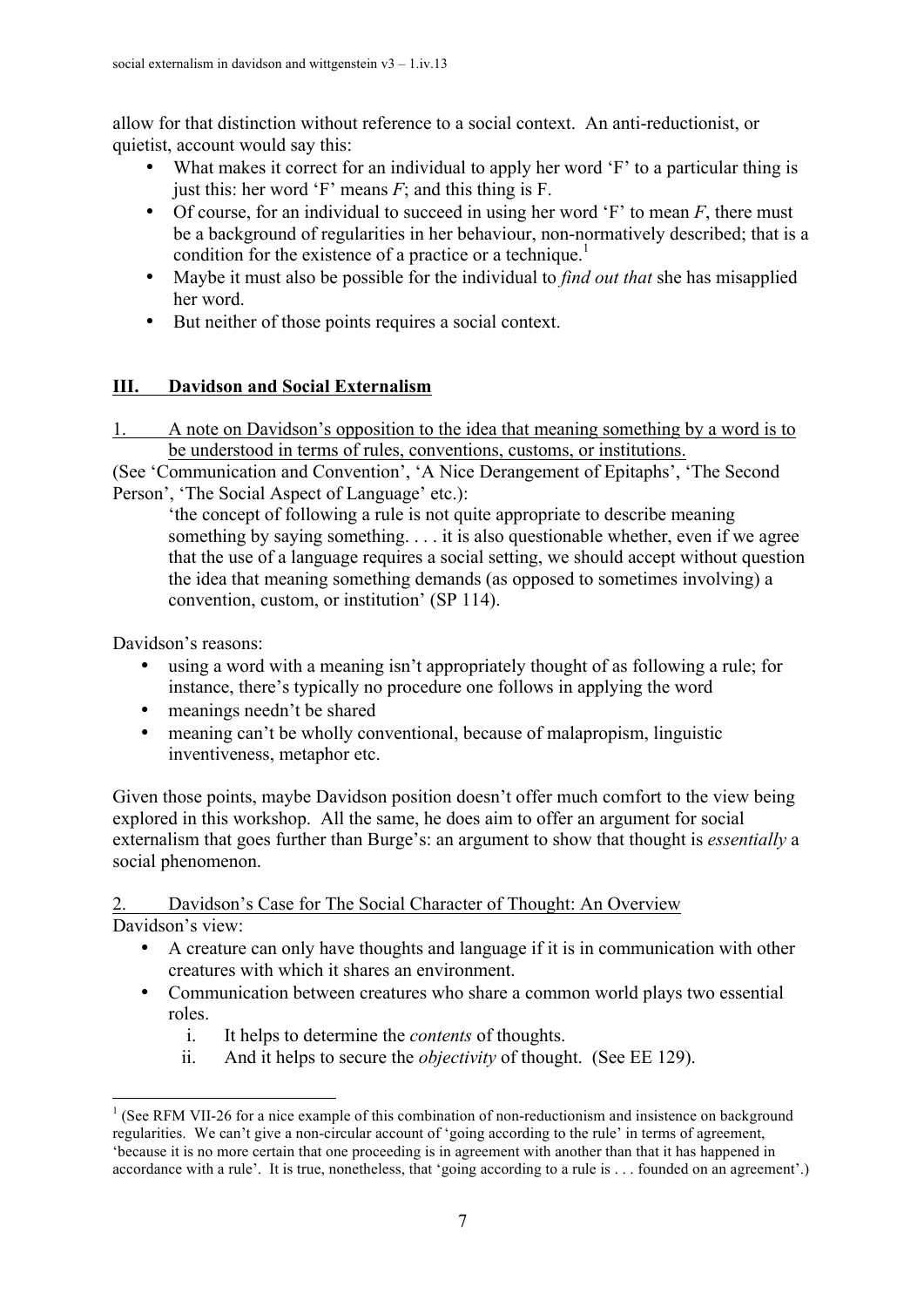The objectivity of thought itself has two aspects:

- ! thought requires the *possibility of error*: a distinction between applying a concept correctly and applying it incorrectly
- **If a creature is to have thoughts about the world, rather than merely** responding to the world in regular ways, it must itself *grasp* the distinction between a correct and an incorrect application of a concept.

3. Davidson: Objectivity and the Social Character of Thought

In holding that the objectivity of thought requires a social context, Davidson takes himself to be endorsing a Wittgensteinian point: "the Wittgensteinian intuition that the only legitimate source of objectivity is intersubjectivity' ('Externalisms', 12-13).

3.i The social character of thought: the seems right/is right distinction Davidson:

- "unless a language is shared, there is no way to distinguish between using the language correctly and using it incorrectly; only communication with another can supply an objective check"  $(TVK 209-10)^2$
- 'perhaps [Wittgenstein] intended his argument to apply only to those concepts which are necessarily private. But I . . . think the argument applies to language quite generally. and so (I would say) to propositional thought' (TVK 209, n. 1. See also SAL 124).

Davidson's basic thought here is the one we have already seen in connection with Wittgenstein:

- If we consider an individual in isolation, there can be no distinction between its applying a concept correctly and applying it incorrectly.
- For *however* an individual responds to objects and events in its environment, its responses will count as correct by *some* standard.
- So there is nothing in the behaviour of an individual, considered in isolation, to make one application of a concept correct and another application incorrect.
- But things are different if we consider the individual in a social context. For the responses of other individuals to the same objects and events make room for an objective standard of what counts as applying a concept correctly; they make room for a distinction between what seems right to an individual and what really is right.
- NB: Not saying that majority judgement is always right. Communication *makes room for* a norm: it doesn't follow that norm is constituted by what most people say. (See e.g. 'Externalisms' 7)

# Comment and Criticism:

This argument for the view that thought is essentially social is essentially the same as the 'Wittgensteinian' argument for the view that following a rule is essentially communal. So if we find the 'Wittgensteinian' argument unconvincing, we will not be convinced by this part of Davidson's argument. In particular, we may think:

• It is true that thought requires a distinction between applying a concept correctly and applying it incorrectly.

 $\frac{1}{2}$ <sup>2</sup> Cf: 'As Wittgenstein says, by yourself you can't tell the difference between [two] situations seeming the same and being the same' (SAL 124); 'room for error is created by cases in which one individual deviates from a course of action when the crowd does not' (E 5)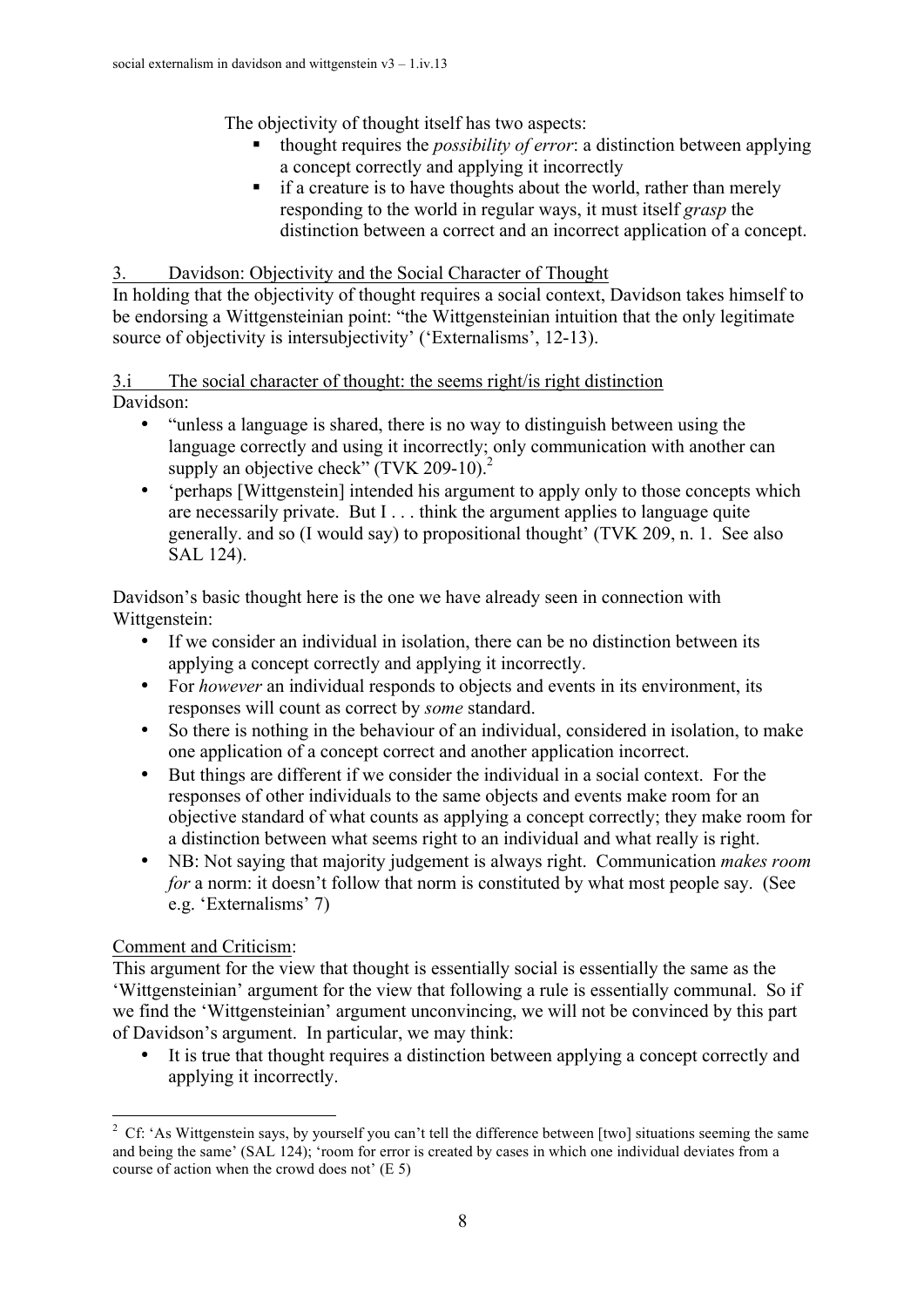- But we have been given no reason for thinking that this distinction can only exist in a social context.
- For all Davidson has shown, the distinction between correct and incorrect application could be founded in the regular and repeatable behaviour of an individual.

Davidson himself thinks otherwise: he is 'not impressed with the self-testing procedures' that some philosophers have proposed as a way of drawing the distinction 'between using words correctly and merely thinking one is using them correctly' without reference to 'a social setting' (SAL 119, and note 12). But there is a basic dilemma here for Davidson.

Our account of the seems right/is right distinction will either be reductionist or nonreductionist.

- Suppose we are aiming for a reductionist account of the distinction. Then it is true that we can't get the right/seems right distinction out of reactions of an individual. If we are describing an individual's responses to its environment in non-normative terms, then however much repetition and regularity there is, nothing an individual does can make it the case that one response is correct and another is incorrect. But if we are aiming for a reductionist account, the addition of other people makes no difference. That is a point that Davidson himself makes as clearly as anyone:
	- "how can the simple fact that two or more people have gone on in the same way introduce the distinction between following a rule and just going on in one way or another? . . . Simply adding further creatures with identical dispositions cannot turn dispositions into rule-following" (E 3).
- So, as Davidson insists, our account of the seems right/is right distinction must be non-reductive (see e.g. E 13). So if we are to be convinced that thought is essentially social, we need a convincing non-reductive reason for accepting that the distinction only makes sense in a social context. But it is unclear to me that Davidson has given us any such reason.

3.ii The social character of thought: *grasping* the seems right/is right distinction Davidson insists that, if a creature is to have thoughts about an objective world, it must think of itself as having such thoughts; it must grasp the subject/objective divide. And that, he thinks, requires a context of interpersonal communication:

"We have no grounds for crediting a creature with the distinction between what is thought to be the case and what is the case unless the creature has the standard provided by a shared language" (TVK, 210).

(That puts the point in a thoroughly epistemic way. But it is clear that Davidson means to be making a constitutive point.) Why does he think that interaction with others is essential for grasping the subjective/objective distinction?

There are at least three strands in Davidson's argument for his position. I do not find any of them convincing:

- i. Interaction with others is the only thing that can *force* an individual to recognize the distinction between how things seem to him and how they really are. "Someone cannot have a belief unless he understands the possibility of being mistaken, and this requires grasping the contrast between truth and error – true belief and false belief. But this contrast . . . can emerge only in the context of interpretation, which alone forces us to the idea of an objective, public truth.' (TT 170)
- ii. Interpersonal communication *shows that* an individual grasps the subjective/objective distinction.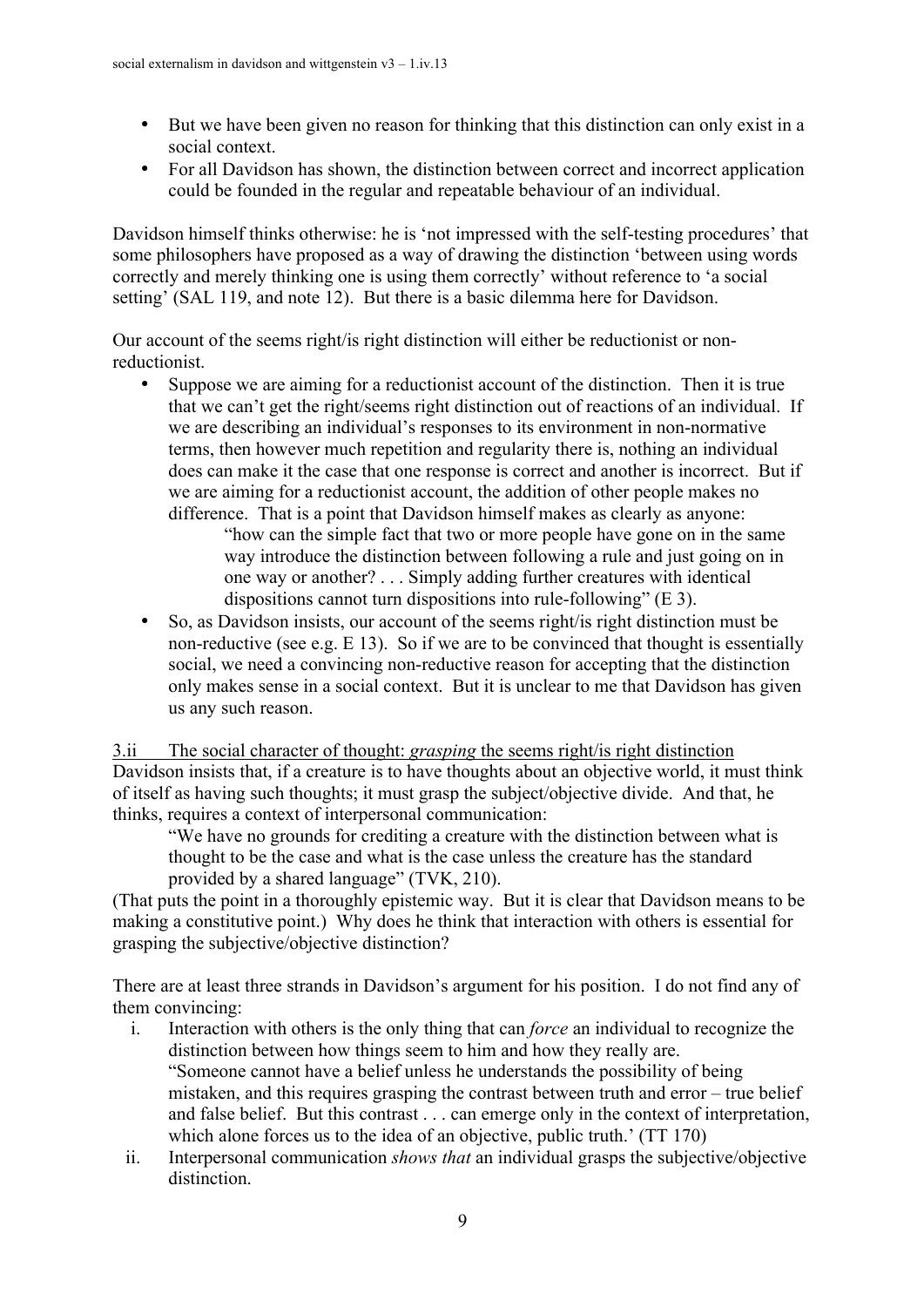"What would show command of [the contrast between what is believed and what is the case]? Clearly linguistic communication suffices. . . Communication depends on each communicator having, and correctly thinking that the other has, the concept of a share world, an intersubjective world." (RA 105)

iii. Interaction with others provides a way of *coming to grasp* the subjective/objective distinction. "I confess I do not know how to show [that the *only* way one could come to have the belief-truth contrast is through having the concept of intersubjective truth]. But neither do I have any idea how else one could arrive at the concept of an objective truth."  $(RA 105.)^3$ 

Comment:

- We can agree that interaction with others provides a context in which it is *likely* that an individual will come to draw the distinction between how things seem to him and how, objectively, they are. But there is no reason why such interaction should *force* him to draw that distinction. And in any case, why couldn't a person come to grasp the subjective/objective distinction without anything forcing him to do so – for example, by grasping a simple causal theory of perception? (On this, see more below.)
- Even if it is true that only interpersonal communication can *show that* someone grasps the subjective/objective contrast, that does not establish that communication is *required* for grasping it. Similarly, even if interaction with others is in fact involved in *coming to grasp* the distinction, that doesn't show that such interaction is involved in *what it is to grasp* the contrast.
- It is extremely plausible that interaction with others does in fact play a crucial role in the developing child's grasp of the contrast. But, as before, it is hard to see why that should be the only context in which someone could come to grasp the belief-truth contrast. Couldn't it also emerge in the context of an individual creature's interactions with its environment, with the individual coming to grasp a simple theory of perception?

Grasping the seems right/is right distinction: a simple theory of perception

- A suggestion: grasp of the belief-truth contrast can in principle emerge in the context of an isolated individual's interactions with its non-social environment: a person's use of a simple causal theory of perception in reflecting on its own experiences can play the role in this story that communication with others plays in Davidson's story. (For this idea, see writers in the neo-Kantian tradition: e.g. Strawson, Evans, Campbell.)
	- ! The child has the idea of objective truth when she grasps the idea that the way things seem to her is causally explained by the way they are, together with her own position in the world.
	- ! That kind of naïve causal thinking involves the belief-truth contrast: the contrast is implicit in the idea of explaining the way things seem by reference to the way things are in the world.
	- ! And it is empirically plausible that a child's gradual development of a causal understanding of the world and her interactions with it plays an important part

 <sup>3</sup> <sup>3</sup> In later writings Davidson says something less cautious: "*Only* communication can provide the concept [of objectivity], for to have the concept of objectivity . . . *requires* that we are aware of the fact that we share thoughts and a world with others" (EE 202, my italics).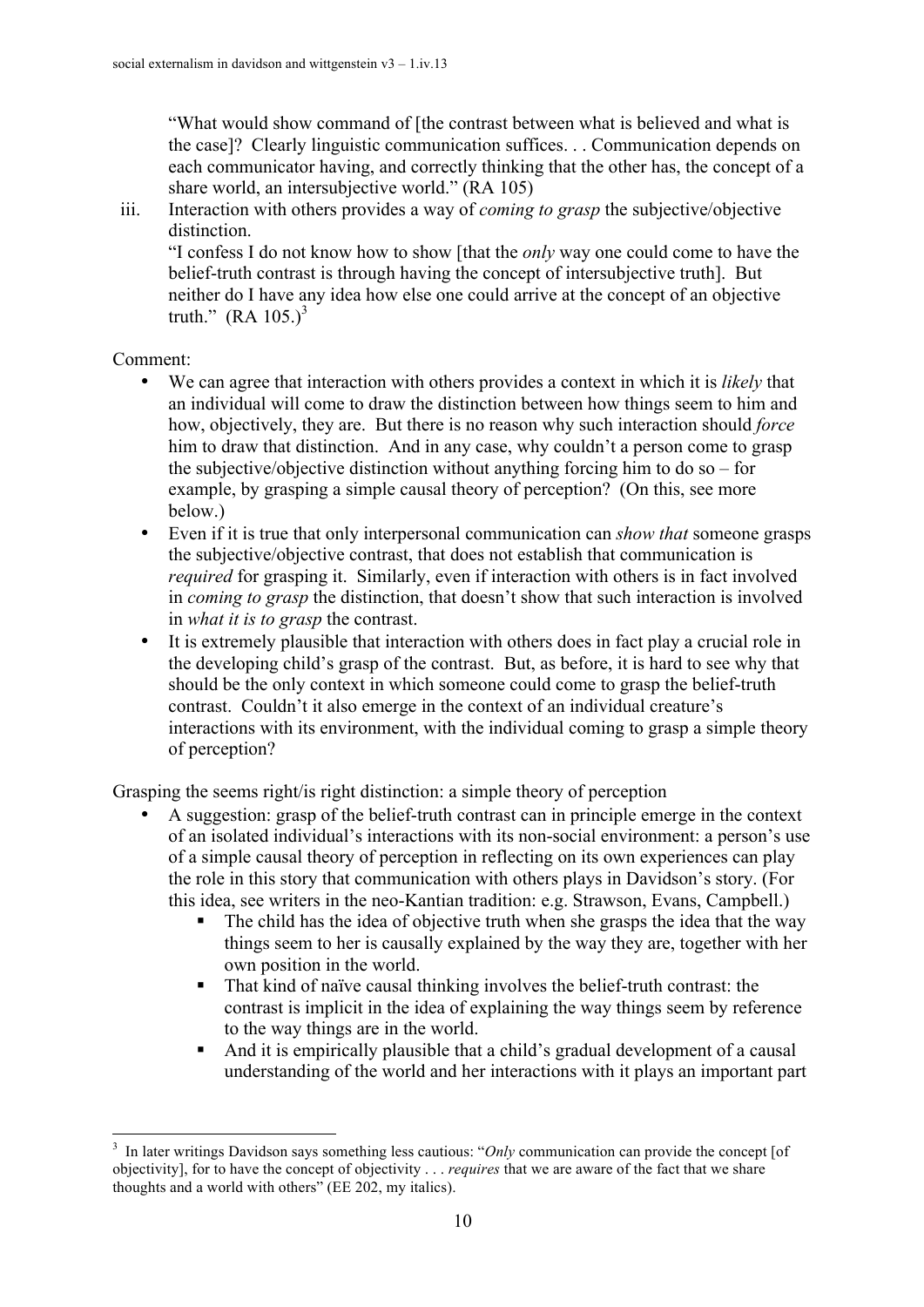in her acquisition of the idea of an objective world that is independent of her and her beliefs.

Davidson would not be convinced by this suggestion. He might raise two objections.

- First, it is true that if a non-communicating individual believes that the way things seem to her is in part explained by the way things are, then she grasps the belief-truth contrast. But it is question-begging to suppose that a non-communicating individual could have that belief. To ascribe that belief to her is to presuppose that she can make sense of the belief-truth contrast. And that is just what is in dispute.
- Second, and relatedly, an isolated individual can certainly interact with her environment in ways that depend on registering complex interactions between a host of causal factors. But nothing forces us to describe such an individual as *thinking about* causal relations rather than as simply *responding in regular ways* to causal relations; and we have no good reason for describing her in that way.

#### Response:

- On the first objection, about question-beggingness. If this were a good objection, then Davidson's own view would be vulnerable to a directly parallel objection. As Davidson himself acknowledges (e.g. E 13), to describe a creature as *communicating* presupposes that she grasps the belief-truth contrast. So to say that an individual is communicating is no less question-begging than to say that an individual explains the way things seem to her by reference to the way things are. But this sort of questionbegging is inevitable when we are dealing with a concept like *thought* which, as Davidson insists, cannot be analysed in terms of anything else that does not presuppose it.
- On the second objection. It is true that nothing *forces* us to describe a noncommunicating creature that interacts with its environment as believing how things seem to it is in part explained by how things are; it is always open to us to describe such a creature in non-intentional terms. But the same is true for Davidson's views: nothing forces us to describe a creature that interacts with others as communicating with them. Davidson would rightly insist that there can nonetheless be good reasons for thinking that x and y are communicating and not simply interacting. But by the same token: there can be good reasons for thinking that x isn't merely interacting with environment, but thinking about it; even if x is not communicating with others.

4. Davidson: Content-Determination and the Social Character of Thought In Davidson's view, the content of a belief is the normal cause of beliefs of that kind. But what is the normal cause of such beliefs: the content-fixing cause? Davidson argues that a thinker's interaction with other people in a shared environment plays a crucial role in answering that question. The problem, Davidson thinks, has two dimensions: there is a problem of 'width' and a problem of 'distance' (ET 129).

## 4.i The problem of width

- Suppose a child says 'There's a cow' in the presence of a cow, thereby expressing a belief. What is the content of that belief? Does her word 'cow' mean *cow*, or something more general (e.g. *quadruped*, or *ruminant*), or something more specific (e.g. *brown cow*)?
- In Davidson's view, that is a matter of what the subject classifies as relevantly similar. For example, and very crudely: if the subject is disposed to classify cows (and only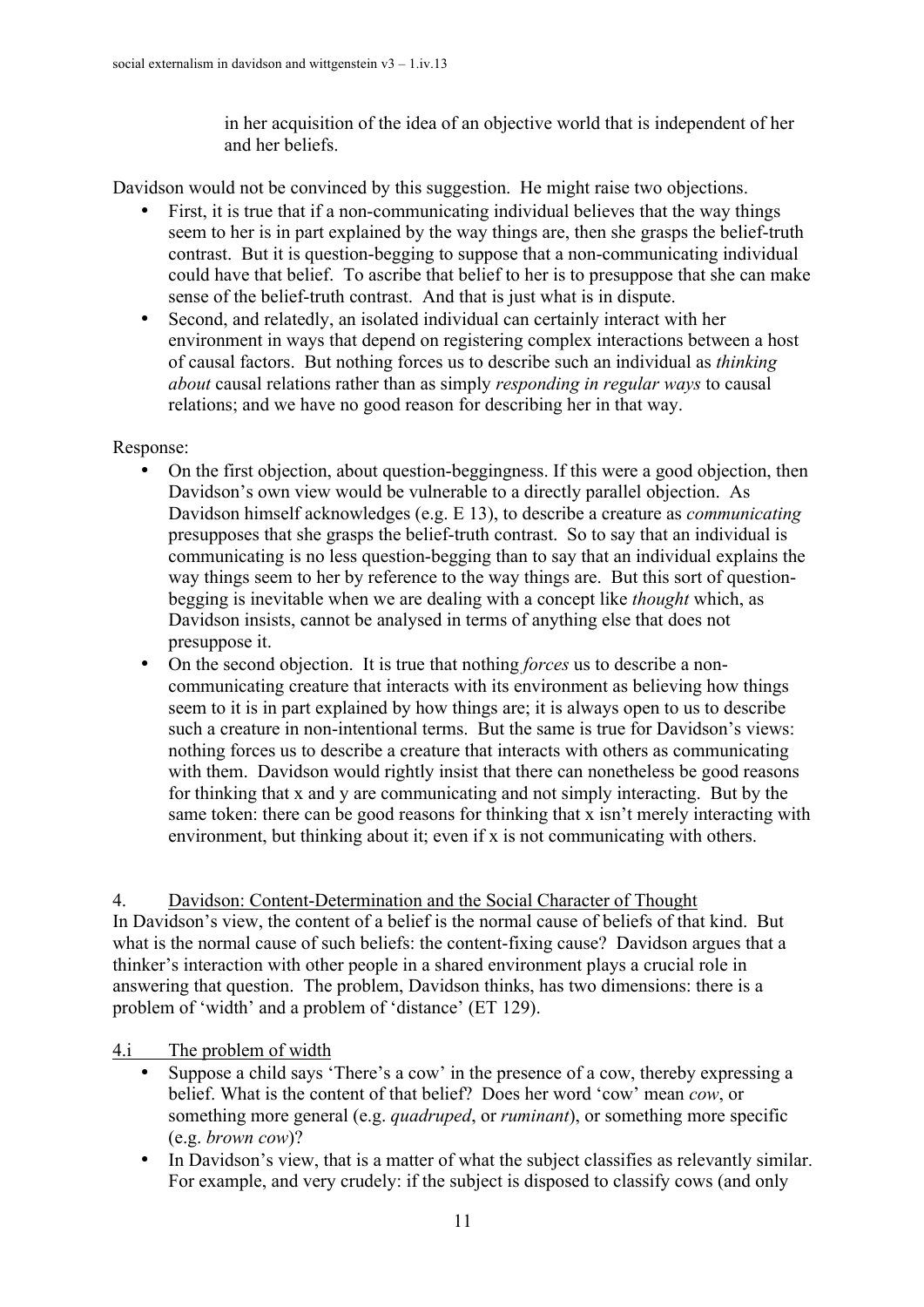cows) as similar to this thing, then her belief is about cows; if she is disposed to classify quadrupeds in general as similar to this thing, then her belief is about quadrupeds.

- It is at this point that a social context comes in. For, according to Davidson, the idea of an individual thinker classifying things as similar to each other can be understood only by reference to a social context.
- A person classifies objects as similar if she responds to those objects in similar ways. But what counts as responding to objects in similar ways? After all, any pattern of responses to objects will count as similar by some standard.
- Davidson's view: a thinker's responses to objects count as similar responses when others find it natural to classify those responses as similar.

"All creatures classify objects and aspects of the world in the sense that they treat some stimuli as more alike than others. . . The criterion on the basis of which a creature can be said to be treating stimuli as similar, as belonging to a class, is the similarity of the creature's response to those stimuli; but what is the criterion of similarity of responses? *This* criterion cannot be derived from the creature's responses; it can only come from the responses of an observer to the responses of the creature" (TVK 212).

• So we have the following situation. The child responds to various different objects in her environment by saying 'cow'. Saying 'cow' on these different occasions counts as responding to her environment in similar ways because observers find it natural to classify these different utterances of 'cow' as similar responses. The meaning of the subject's word 'cow', and the content of her belief, is determined by the normal cause of these similar responses. But what *is* their normal cause? That brings us to the second aspect of the problem.

4.ii The problem of distance.

- An individual utterance of the word 'cow' stands at the end of a causal chain with many stages: one stage is the presence of the cow; but there are many stages further away from the child; and many stages closer to the child (a pattern of light rays, an image on the child's retina, and so on). Each stage of the causal chain is *a* cause of the child's utterance.
- In the same way, there are many candidates for being 'the normal cause' of the *class* of the child's utterances of 'cow'. Similar utterances (utterances of the word 'cow') are caused by similar physical objects (cows). But equally, those similar utterances are caused by similar patterns of light rays (patterns that are similar in *some* respect); by similar retinal images; and so on.
- If we consider the child in isolation, Davidson thinks, there is no basis for selecting cows as the normal cause of the child's utterances of the word 'cow', rather than patterns of light rays, retinal images, or objects or events at some other stage of each of the relevant causal chains.
- But things are different in a social context. Suppose the child is communicating with another person about a world of shared objects. The proximal causes of the child's utterances (patterns of light rays, retinal images, etc.) play no role in causing the other person's utterances. But the distal causes of the child's utterances of the word 'cow' (i.e. cows) do also cause other people's utterances. On the assumption that the child and her interlocutor are using words with shared meanings, meaning must be determined by distal causes rather than proximal causes:

"What makes the distal stimulus the relevant determiner of content is . . . its social character; it is the cause that is shared" (ET 130; see also TVK 212-13).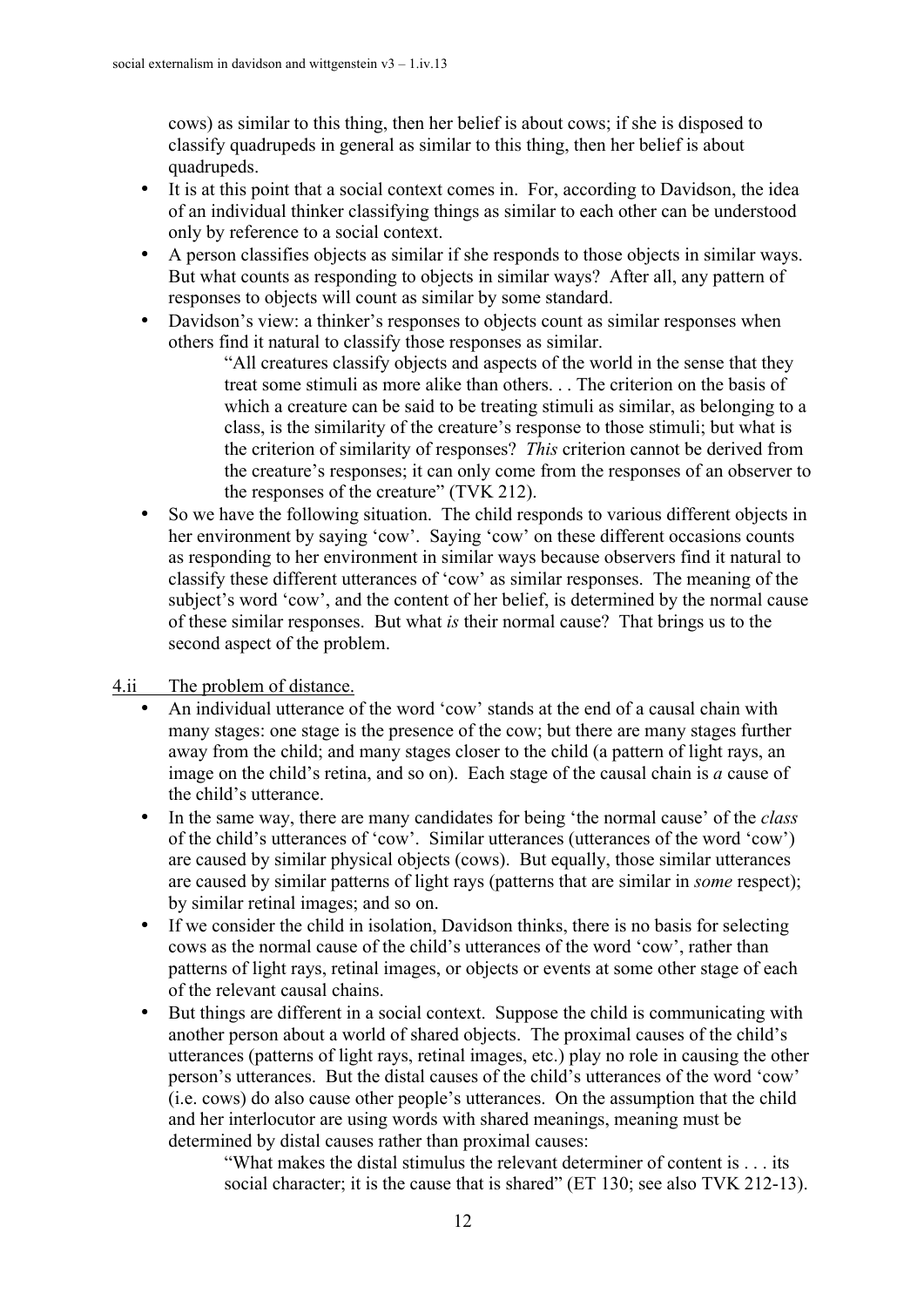(Note: this gives a reason for preferring a distal stimulus to any unshared, proximal stimulus. It doesn't give us a reason for preferring the closest distal stimulus (e.g. cows) to distal stimuli that are further back in the causal chains, which will also be shared. I pass over this point.)

So in Davidson's account, a thinker's social environment plays a double role in determining the content of her thoughts: it is involved in determining which of the thinker's responses to her environment count as similar responses; and it is involved in determining what stage in the causal chains that produce those responses is the content-giving stage.

#### 4.iii Comment and Criticism:

Does this part of Davidson's story about triangulation give a convincing rationale for holding that thought is essentially social?

- Davidson's account takes for granted a basically nominalist view of similarity, kinds, and properties. If we accepted a view on which some properties are objectively more natural than others, we wouldn't need to appeal to shared similarity responses in the ways Davidson's account involves. The same is true if we think that the contents of some states of human beings and other animals are evolutionarily determined. (Cf Burge on evolutionarily determined perceptual content.) And similarly for various other views of content.
- If our interest is in the *method of interpretation* in the process of *ascribing* thoughts to other people or animals – then Davidson's observations are very plausible. If a creature is interacting with other similar creatures in a shared environment, it will be much easier to determine what it is reacting to, and what its thoughts are about, than it would be if the creature did not interact with others. Indeed, it might be impossible to ascribe determinate thoughts to a non-interacting creature. But that is a fundamentally epistemic point. It does not directly support the claim that such a creature could not have thoughts with determinate contents at all.
- Suppose we agree with Davidson in thinking: (a) that there is no absolute standard of similarity, so that the notion of similarity must be understood by reference to human or animal similarity responses; and (b) that the existence of thought requires a pattern of similar responses to similar stimuli. Does he give convincing reasons for thinking that such a pattern can only exist if the creature actually interacts with other creatures who find it natural to classify the first creature as responding in similar ways to similar stimuli? Why couldn't a creature respond consistently to objects and events in its environment without interacting with other creatures at all? If the creature really is doing so, then the following counterfactual will be true: if there *were* other creatures just like the first, then they *would* agree in classifying the first creature as giving similar responses to similar stimuli. But it is hard to see why the actual existence of these other creatures should be necessary for it to be true that the first creature is responding in regular ways to objects and events in its environment.

## **IV Conclusion**

- Burge's arguments don't show that the contents of thought *essentially* depend on a thinker's social environment. But they do identify something that is in fact a deep and pervasive feature of thought. And they have a genuine philosophical significance, in refuting the view that thought is essentially individualistic.
- We examined two lines of thought from Wittgenstein. The first line of thought anticipates Burge: it shows that the contents of intentions and other mental states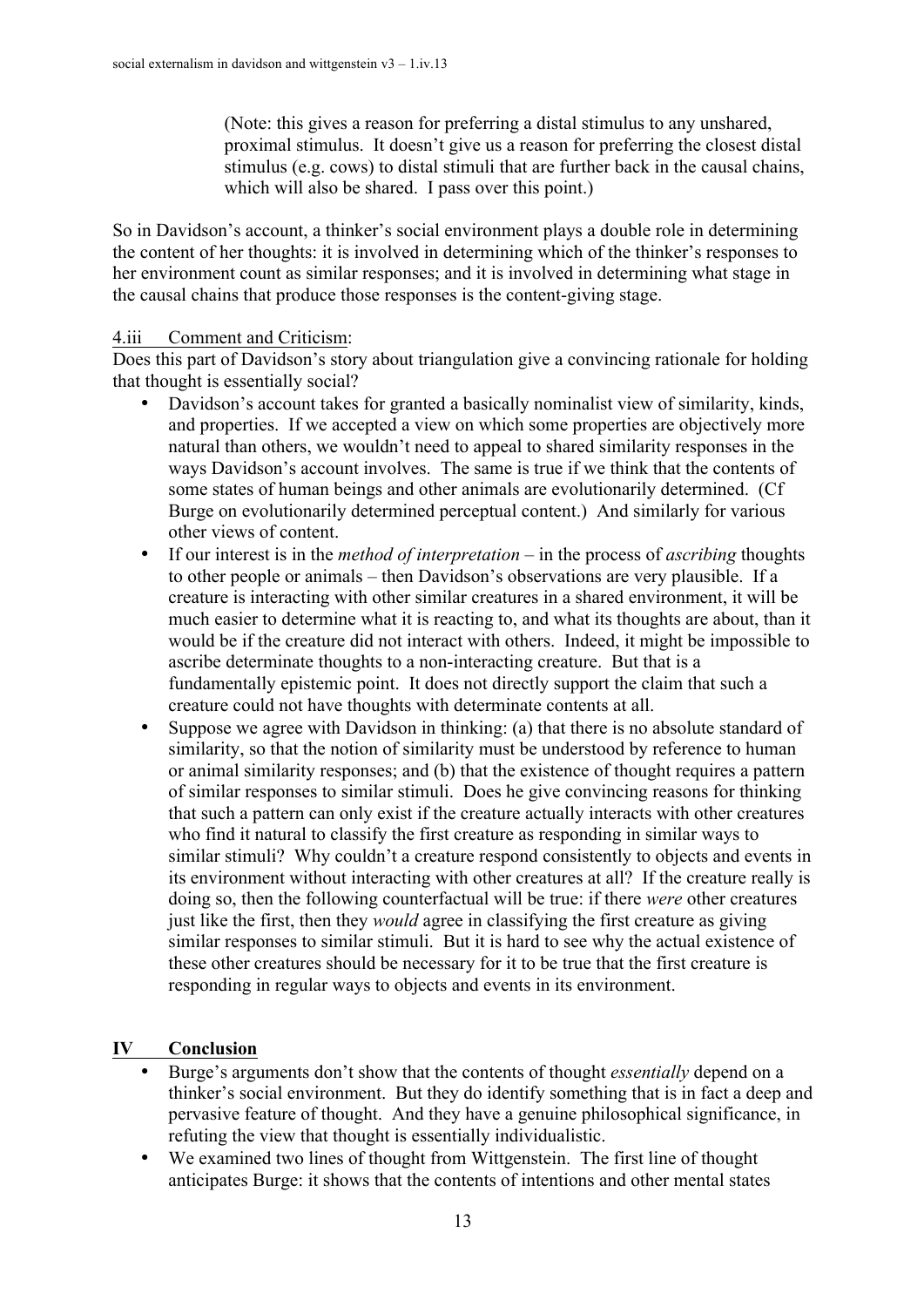often depend on social practices; that is a significant result; but it does not show that thought is in its nature a social phenomenon. The second line of thought is the familiar idea that the distinction between applying a concept correctly and applying it incorrectly requires a communal context: it is doubtful that Wittgenstein accepts that idea, and I do not find it compelling.

• Davidson aims to show what Burge does not: that thought is in its nature a social phenomenon. A social context, he thinks, is necessary for the existence of a seems right/is right distinction. It is necessary for a person to grasp the seems right/is right distinction. And it is necessary for the determination of the content of thought. I have argued that Davidson's arguments for these claims are unconvincing.